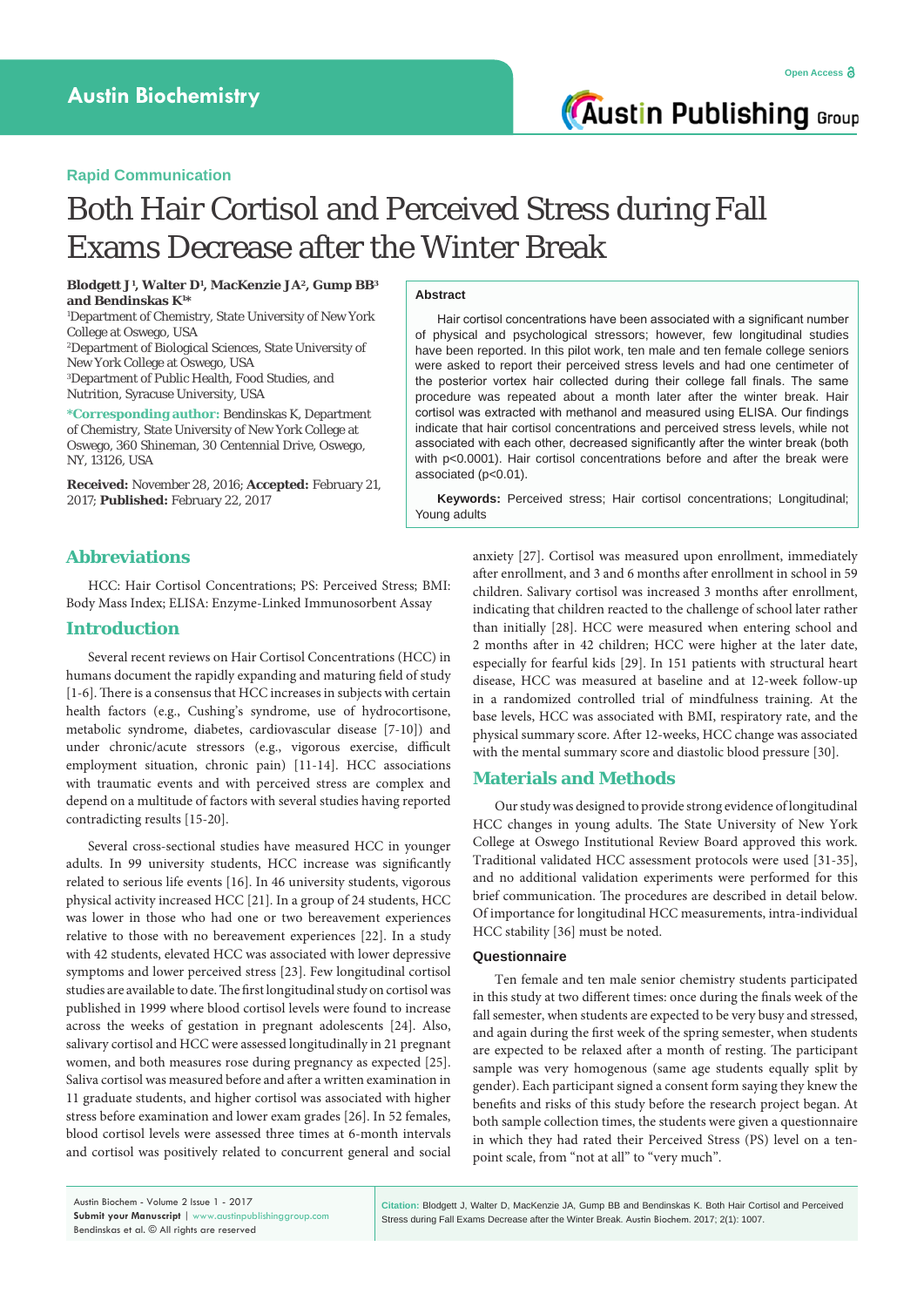

### **Hair collection and storage**

Approximately 50-100 mg hair of one cm in length from the posterior vortex was cut with surgical scissors from as close to the scalp as possible and weighed on an aluminium weighing boat. The sample was stored in an envelope at room temperature in a cabinet until extraction. The timing of measurements (about a month apart) and the fact that we studied one cm of hair closest to scalp were intentional and coincide with observations that hair in European Americans grows approximately one cm/month [1-3,6].

#### **Hair extraction procedure**

Approximately 50 mg of hair was weighed in a 15×45 mm Fisher brand vial with a rubber-lined cap. The hair was washed twice with one mL of isopropyl alcohol, vortexed for 2 minutes, and the solution was discarded. The hair was submerged into one mL of methanol, vortexed for 30 seconds, and placed into a 55ºC water bath overnight. The samples were sonicated for 60 minutes. Methanol was transferred to a micro centrifuge tube and evaporated under a gentle nitrogen stream. Extracts were resuspended in 80 μL of assay diluent that came with the Salimetrics cortisol ELISA kit and vortexed for 30 seconds immediately before ELISA procedure was performed.

For the confirmation of results, hair from all participants was pooled for the two collection times (exams and after the break), finely cut and triple- extracted (with methanol- acetone- methanol) [32].

### **ELISA**

ELISA protocol was provided by Salimetrics. Duplicate 25 μL samples were analyzed. The plate was read at 450 nm with a KC Junior Bio Tek plate reader. Concentrations of the controls and hair samples were determined by interpolation using 4-parameter nonlinear regression curve fit provided by KC Junior. If duplicate readings were different by more than 10%, 25 μL of the sample were reanalyzed. The intra-assay precision was reported by Salimetrics as under 7%, the inter-assay precision under 11%, spiked recovery 97- 109%, the minimal concentration of cortisol that can be distinguished from 0 was 0.007 μg/dL in the solution, and the only cross-reactivity





know was with dexamethasone, an anti- inflammatory medication. Samples from an individual from the finals week and after the break were analyzed on the same ELISA plate to avoid the batch effect.

# **Results**

With the exception of our intentional sampling of equal numbers of males and females, the study population was homogeneous: ages of all participants were very similar (seniors in a college with no non-traditional students participating), the race was 90% European American (only one African heritage female and one Asian heritage male participated, which was typical for a central New York college).

Changes in perceived stress and hair cortisol are shown in (Figure 1). Among 20 HCC and 20 PS values, one value in each set was identified as a statistical outlier in a G-test and was not included in calculations. Both, HCC and PS decreased almost two-fold from the time of finals to the time after the break.

Average HCC decreased from 10.9 pg/mg to 5.5 pg/mg. While there was a noticeable difference between individuals (yielding a high standard deviation for this measure), out of 19 participants, only one sample slightly increased in value while eighteen decreased. The change in HCC from finals to after break was found to be highly significant in a paired t-test (t  $(18) = 4.64$ ,  $p < 0.0001$ ). In an analysis of variance (ANOVA) with gender as the between-subject factor, change in HCC from exam to break did not differ as a function of gender,  $F(1,17) = 0.01$ ,  $p > 0.25$ . Log-transformed HCC value analyses showed identical patterns.

Reported perceived stress decreased in all subjects. The average PS decreased from 7.2 to 3.6 on a ten-point scale. As with HCC, this change from finals to after break was found to be highly significant in a paired t-test (t  $(18) = 10.83$ ,  $p < 0.0001$ ). It should be noted that even though HCC and PS both decreased, neither the HCC and PS ratio of values (exam/post break) nor the change of these values over time (exam-post break) was statistically correlated to each other (p> 0.25). In an ANOVA with gender as the between-subject factor, change in PS from exam to break did not differ as a function of gender, F (1,17)  $= 0.35$ , p $> 0.25$ .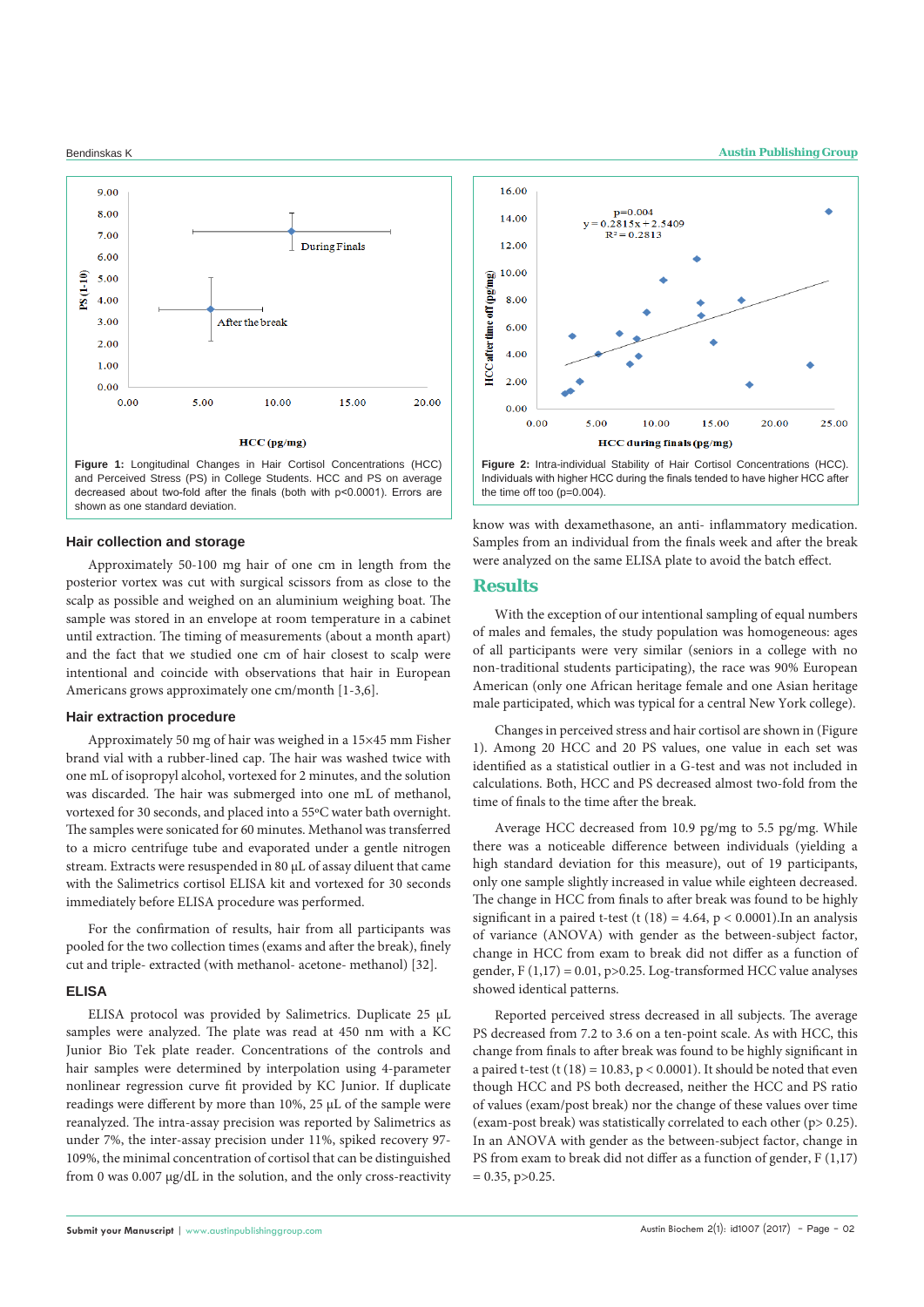Controlling for gender, HCC values during the final exams were significantly correlated with values after the winter break,  $r = 0.67$ , p  $= 0.004$  (Figure 2); that is individuals who had higher HCC during the finals relative to other individuals tended to have HCC higher relative to the same individuals after the break as well.

Pooled samples of hair that were finely-cut and triple-extracted showed exactly the same HCC decrease as described above (results not shown).

# **Discussion**

The decrease of PS and salivary cortisol in 11 graduate students after a written exam was previously documented [26]. In that regard, our results are exactly as expected. The only difference was that we measured HCC, not salivary cortisol in our study. In addition, multiple studies indicate that humans similarly handle major physiological or psychological stress, and the organismal coping with that stress can be effectively measured by the increase in HCC [1-3,6]. Thus, our results indicate that what students experience during the month leading to finals is equivalent at their young age to a major stressor or a serious life event.

The fact that HCC and PS changes were not statistically associated was not surprising. Although both went down, the amount they went down or their ratios were not correlated. In other words, all students reacted to finals (they become stressed), and while some reacted more psychologically, some reacted more physiologically; however, these two measures do not necessarily go hand-in-hand since people who react physiologically are not necessarily the same ones who react psychologically[37]. Indeed, the literature is full of examples showing that PS and even traumatic events are not necessarily associated with HCC, and sometimes patterns found in one study contradict those found in another [1-3,6].

Statistical intra-individual stability of HCC has been well documented [36]. Genetic factors and long-term stressors affect HCC; and even though stress before and during finals and time off affects HCC significantly, other continuing influences likely define whether HCC are high or low in an individual at both times of testing [36].

The weaknesses of this rapid communication include the following. 1) the study included a relatively small number of participants (N=20) at two different periods of time; the statistical tests performed were based on the existing sample size, as such, the fact that significant differences were still found suggests a large effect size and therefore a finding of importance. 2) The researchers relied on the Salimetrics Cortisol ELISA kits and the standard HCC determination methods without additional validation experiments; nevertheless, data in (Figure 2) indicate that our results were consistent and as expected according to the literature. 3) In all longitudinal HCC literature, to our best knowledge, there is no evidence of the change or the lack of the change of cortisol concentration in properly stored hair; such experiments must be performed in the future in the field. Also, if there was a decrease in cortisol concentration over the time of storage since our results indicate that cortisol was about two-fold higher during finals as compared to after the break, then the actual effect might have been even larger than we documented.

# **Conclusion**

The weeks leading up to finals week are a major stressor in students' lives that is perceived by students as stress and is reflected in their HCC. In this scenario, HCC can be used as a measure of the effect of time off, indicating the disappearance of the stressor. Following this small pilot study, a significantly larger study with a significant number of participants, detailed stress questionnaires, and updated HCC measurement methodology and additional tests must be completed.

# **Funding**

This work was supported by the Scholarly and Creative Activities Committee and the Provost's Office of State University of New York College at Oswego and NIH 1R01ES023252-01A1 (PI-Gump BB).

# **Acknowledgement**

We thank Ethan Walker for completing the confirmatory study of pooled finely-cut triple-extracted hair samples.

#### **References**

- 1. [Gow R, Thomson S, Rieder M, Van Uum S, Koren G. An assessment of](https://www.ncbi.nlm.nih.gov/pubmed/20096513)  [cortisol analysis in hair and its clinical applications. Forensic Sci Int. 2010;](https://www.ncbi.nlm.nih.gov/pubmed/20096513)  [196: 32-37.](https://www.ncbi.nlm.nih.gov/pubmed/20096513)
- 2. [Staufenbiel SM, Penninx BW, Spijker AT, Elzinga BM, van Rossum EF. Hair](https://www.ncbi.nlm.nih.gov/pubmed/23253896)  [cortisol, stress exposure, and mental health in humans: a systematic review.](https://www.ncbi.nlm.nih.gov/pubmed/23253896)  [Psychoneuroendocrinology. 2013; 38: 1220-1235.](https://www.ncbi.nlm.nih.gov/pubmed/23253896)
- 3. Meyer JS, MA Novak. Minireview: Hair cortisol: a novel biomarker of hypothalamic-pituitary-adrenocortical activity. Endocrinology. 2012; 153: 4120-4127.
- 4. [Wosu AC, Valdimarsdóttir U, Shields AE, Williams DR, Williams MA.](https://www.ncbi.nlm.nih.gov/pmc/articles/PMC3963409/)  [Correlates of cortisol in human hair: implications for epidemiologic studies on](https://www.ncbi.nlm.nih.gov/pmc/articles/PMC3963409/)  [health effects of chronic stress. Ann Epidemiol. 2013; 23: 797-811.](https://www.ncbi.nlm.nih.gov/pmc/articles/PMC3963409/)
- 5. [Kaushik A, Vasudev A, Arya SK, Pasha SK, Bhansali S. Recent advances](https://www.ncbi.nlm.nih.gov/pubmed/24212052)  [in cortisol sensing technologies for point-of-care application. Biosens](https://www.ncbi.nlm.nih.gov/pubmed/24212052)  [Bioelectron. 2014; 53: 499-512.](https://www.ncbi.nlm.nih.gov/pubmed/24212052)
- 6. [Wester VL, van Rossum EF. Clinical applications of cortisol measurements in](https://www.ncbi.nlm.nih.gov/pubmed/25924811)  [hair. Eur J Endocrinol. 2015; 173: M1-10.](https://www.ncbi.nlm.nih.gov/pubmed/25924811)
- 7. [Manenschijn L, Koper JW, Lamberts SW, van Rossum EF. Evaluation of a](https://www.ncbi.nlm.nih.gov/pubmed/21515299)  [method to measure long term cortisol levels. Steroids, 2011; 76: 1032-1036.](https://www.ncbi.nlm.nih.gov/pubmed/21515299)
- 8. [Stalder T, Kirschbaum C, Alexander N, Bornstein SR, Gao W, Miller R, et al.](https://www.ncbi.nlm.nih.gov/pubmed/23585660)  [Cortisol in hair and the metabolic syndrome. J Clin Endocrinol Metab. 2013;](https://www.ncbi.nlm.nih.gov/pubmed/23585660)  [98: 2573-2580.](https://www.ncbi.nlm.nih.gov/pubmed/23585660)
- 9. [Manenschijn L, Schaap L, van Schoor NM, van der Pas S, Peeters GM, Lips](https://www.ncbi.nlm.nih.gov/pubmed/23596141)  [P, et al. High long-term cortisol levels, measured in scalp hair, are associated](https://www.ncbi.nlm.nih.gov/pubmed/23596141)  [with a history of cardiovascular disease. J Clin Endocrinol Metab. 2013; 98:](https://www.ncbi.nlm.nih.gov/pubmed/23596141)  [2078-2083.](https://www.ncbi.nlm.nih.gov/pubmed/23596141)
- 10. [Pereg D, Chan J, Russell E, Berlin T, Mosseri M, Seabrook JA, et al. Cortisol](https://www.ncbi.nlm.nih.gov/labs/articles/23972942/)  [and testosterone in hair as biological markers of systolic heart failure.](https://www.ncbi.nlm.nih.gov/labs/articles/23972942/)  [Psychoneuroendocrinology. 2013; 38: 2875-2882.](https://www.ncbi.nlm.nih.gov/labs/articles/23972942/)
- 11. [Dettenborn L, Tietze A, Bruckner F, Kirschbaum C. Higher cortisol content](https://www.ncbi.nlm.nih.gov/pubmed/20471757)  [in hair among long-term unemployed individuals compared to controls.](https://www.ncbi.nlm.nih.gov/pubmed/20471757)  [Psychoneuroendocrinology. 2010; 35: 1404-1409.](https://www.ncbi.nlm.nih.gov/pubmed/20471757)
- 12. [Manenschijn L, van Kruysbergen RG, de Jong FH, Koper JW, van Rossum](https://www.ncbi.nlm.nih.gov/pubmed/21880805)  [EF. Shift work at young age is associated with elevated long-term cortisol](https://www.ncbi.nlm.nih.gov/pubmed/21880805)  [levels and body mass index. J Clin Endocrinol Metab. 2011; 96: 1862-1865.](https://www.ncbi.nlm.nih.gov/pubmed/21880805)
- 13. [Skoluda N, Dettenborn L, Stalder T, Kirschbaum C. Elevated hair cortisol](https://www.ncbi.nlm.nih.gov/pubmed/21944954)  [concentrations in endurance athletes. Psychoneuroendocrinology. 2012; 37:](https://www.ncbi.nlm.nih.gov/pubmed/21944954)  [611-617.](https://www.ncbi.nlm.nih.gov/pubmed/21944954)